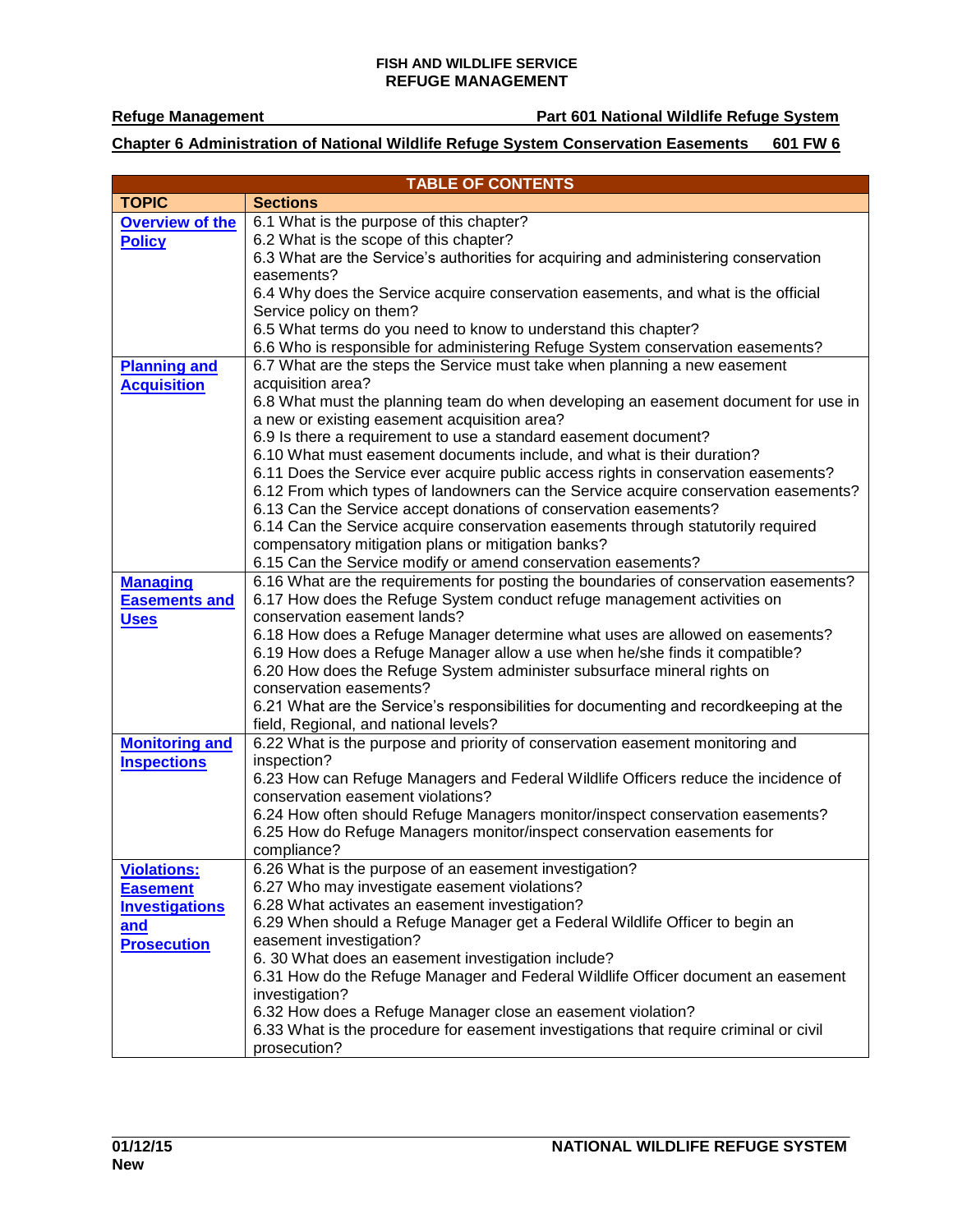### **Refuge Management Part 601 National Wildlife Refuge System**

**Chapter 6 Administration of National Wildlife Refuge System Conservation Easements 601 FW 6**

## <span id="page-1-0"></span>**OVERVIEW OF THE POLICY**

**6.1 What is the purpose of this chapter?** This chapter provides national policy for planning, acquisition, administration, and enforcement of all conservation easements and easement refuges the U.S. Fish and Wildlife Service (Service) acquires as a part of the National Wildlife Refuge System (NWRS or Refuge System) for conservation purposes.

**6.2 What is the scope of this chapter?** This policy applies only to easements that we acquire for conservation purposes. It does not apply to easements that we acquire as rights-of-way, such as easements that provide access, utility service, or water conveyance to Service lands.

## **6.3 What are the Service's authorities for acquiring and administering conservation easements?**

**A.** Alaska National Interest Lands Conservation Act (43 U.S.C. 1601-1624, as amended).

**B.** Consolidated Farmers Home Administration Act of 1961 (also known as the Consolidated Farm and Rural Development Act) (P.L. 87-128, as amended).

**C.** Emergency Wetlands Resources Act (16 U.S.C. 3901).

**D.** Endangered Species Act (16 U.S.C. 1531-1543).

**E.** Fish and Wildlife Act of 1956 (16 U.S.C. 742a-754d).

**F.** Fish and Wildlife Coordination Act (16 U.S.C. 661-667e).

**G.** Migratory Bird Conservation Act (16 U.S.C. 715-715r).

**H.** Migratory Bird Hunting and Conservation Stamp Act (16 U.S.C. 718-718j).

**I.** National Wildlife Refuge System Administration Act (also known as the Refuge Administration Act) (16 U.S.C. 668dd-668ee).

**J.** Refuge Recreation Act (16 U.S.C. 460k-460k-4).

**K.** Transfer of Certain Real Property and Administrative Services Act (16 U.S.C. 667b-667d, as amended).

#### **6.4 Why does the Service acquire conservation easements, and what is the official Service policy on them?**

#### **A. Why we have conservation easements:**

**(1)** Conservation easements offer an alternative to fee acquisition that can be ecologically effective, and may be more financially feasible and socially acceptable than fee acquisition.

**(2)** A significant portion of the wildlife habitat in the continental United States is privately owned. It is essential to achieving our mission and ensuring an enduring wildlife legacy for future generations of Americans to protect wildlife access to, and use of, some private lands.

**(3)** Acquisition and management of conservation easements is a valuable tool to protect working landscapes and habitat values for our wildlife trust resources. Changes in rural economies, human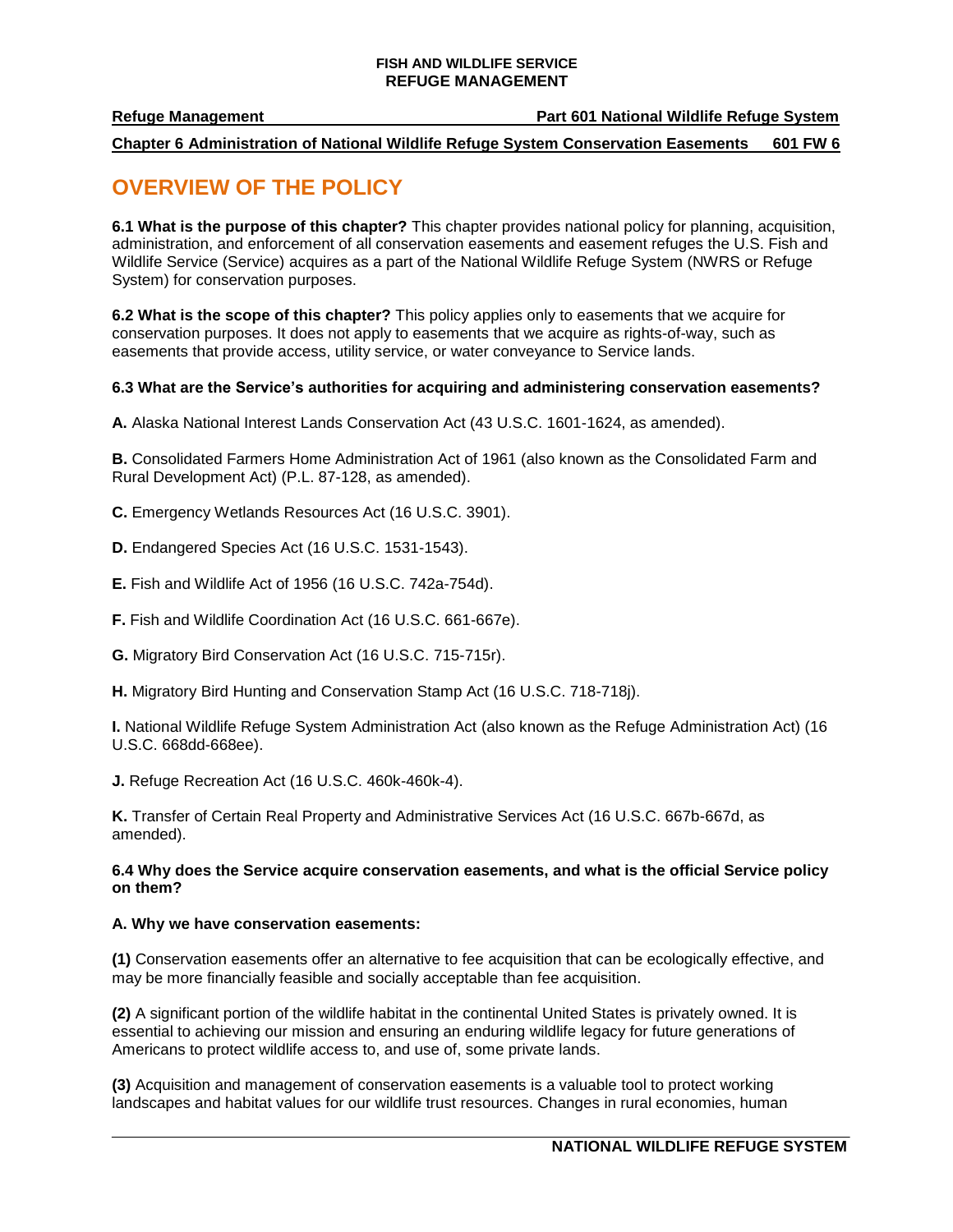**Refuge Management Part 601 National Wildlife Refuge System**

## **Chapter 6 Administration of National Wildlife Refuge System Conservation Easements 601 FW 6**

population demographics, and new technologies for accessing energy sources and producing crops are changing human uses of the land and threatening the wildlife and habitat values of working landscapes.

**B. Our policy on acquiring conservation easements:** When acquiring real property interests, it is our policy to acquire the minimum interest necessary to reach wildlife conservation objectives. (See 341 FW 1.)

**C. Our policy on administering and enforcing conservation easements:** Conservation easements encumber private property, are subject to ownership changes, are typically perpetual in nature, and are often dispersed on the landscape. As a result, they are especially vulnerable to activities that violate Refuge System property rights and damage habitat values.

**(1)** It is necessary for us to regularly monitor/inspect conservation easements, maintain adequate records, and rigorously enforce easement provisions to preserve their value to trust resources and wildlife.

**(2)** Within the Refuge Law Enforcement program, easement enforcement is a high priority.

## **6.5 What terms do you need to know to understand this chapter?**

**A. Approved Acquisition Boundary –** The boundary within which we have authority to acquire lands or interests in lands. This may encompass both public and private lands, and does not imply that we are targeting all parcels within the boundary for acquisition.

**B. Conservation Easement –** An interest in land that a property owner has voluntarily sold, donated, or otherwise granted to the Service. The purpose of a conservation easement is to protect or restore ecologically significant areas. They often include agreements to restrict development or particular uses (see 341 FW 6, Minimally Restrictive Conservation Easement Acquisitions). Our definition includes minimally restrictive conservation easements, such as grassland easements, habitat easements, and wetland easements, and also more restrictive conservation easements.

**C. Easement Acquisition Area** – An area of the Refuge System that we are planning to acquire and that will be comprised primarily of conservation easements. This may, but will not always, include conservation areas, limited-interest refuges, Waterfowl Production Areas (WPA), Wildlife Management Areas (WMA), and units within a national wildlife refuge. This term does not encompass individual conservation easements unless the individual easement will encompass the entire unit.

**D. Easement Document –** The legal document used to convey a conservation easement or right of use from a landowner to the Service and that describes the exact provisions of the conservation easement. The document often contains restrictions on the use or development of the land to protect its conservation values.

**E. Easement Refuge –** A project area that we have acquired or plan to acquire that is comprised primarily of conservation easements. Easement refuges include conservation areas, limited-interest refuges, WPAs, WMAs, and, in some cases, national wildlife refuges.

**F. Federal Wildlife Officers –** Commissioned law enforcement officers within the Refuge System.

**G. Ground Check –** An on-site visit of the easement tract to inspect for violations or collect evidence of violations.

**H. Landowner –** The owner of the land upon which the Service holds an easement.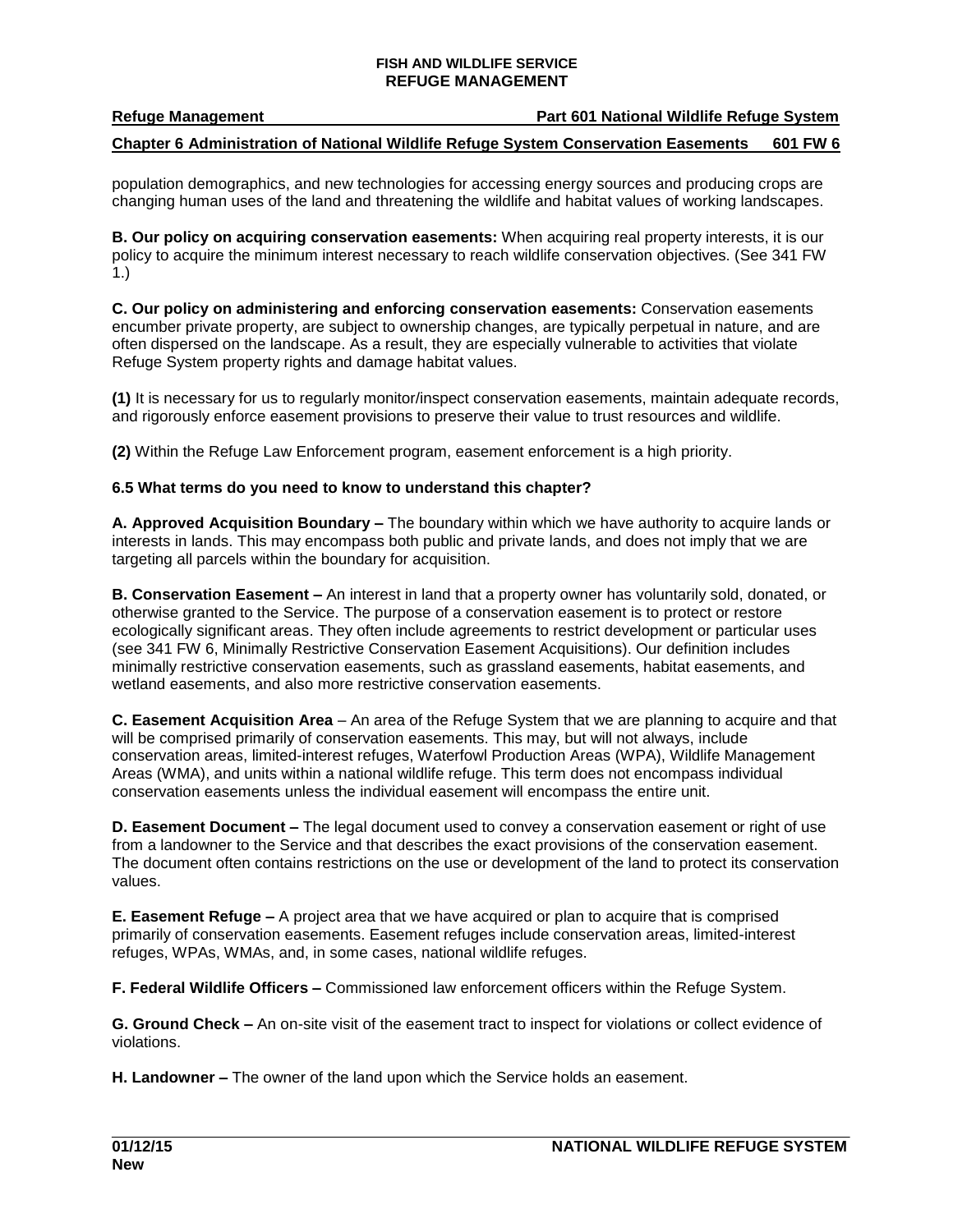### **Refuge Management Part 601 National Wildlife Refuge System**

## **Chapter 6 Administration of National Wildlife Refuge System Conservation Easements 601 FW 6**

**I. Land Protection Plan (LPP) –** The document that proposes an acquisition area boundary and outlines resource protection needs and an implementation schedule. See Part 602 of the Service Manual for the full definition and more information on LPPs and the planning process.

**J. Law Enforcement Case File –** A file Federal Wildlife Officers develop from pertinent documents in the easement file. We give it to the U.S. Attorney's office for criminal or civil prosecution.

**K. Law Enforcement Database –** The approved, secure, Web-based database that Refuge System Federal Wildlife Officers use to track, store, and manage case file information.

**L. Operator –** A person who farms land and typically is the landowner or a lessee.

**M. Realty Tract File –** The file the Division of Realty prepares that contains the signed easement document and all other necessary documentation. The Regional Realty Office prepares and retains this file in accordance with 342 FW 4, Title Evidence, Curative Action, and Conveyancing.

**N. Right-of-Way Permit –** A permit we use to authorize the use of or grant access over, across, upon, through, or under any areas within the Refuge System. Before we grant a permit, we must determine that such uses are compatible with the purposes for which the areas were established. See 340 FW 3 for more information on rights-of-way.

**O. Special Use Permit (SUP) –** A permit that enables the public to engage in activities on a national wildlife refuge. There are three types of SUPs— those for commercial activities, research and monitoring activities, or general activities.

**P. Station File** – The permanent file kept at the field station, which includes a history of all records and correspondence about an easement tract. Also may be called an easement file.

**6.6 Who is responsible for administering Refuge System conservation easements?** See Table 6-1.

| Table 6-1: Responsibilities for Refuge System Conservation Easements |                                                                                                                                                                                                                                                                                                                                                                   |  |
|----------------------------------------------------------------------|-------------------------------------------------------------------------------------------------------------------------------------------------------------------------------------------------------------------------------------------------------------------------------------------------------------------------------------------------------------------|--|
| This official                                                        | Is responsible for                                                                                                                                                                                                                                                                                                                                                |  |
| A. The Director                                                      | Overseeing the management of all Service programs, including the Refuge<br>System, to ensure they are fulfilling the Service mission.                                                                                                                                                                                                                             |  |
| B. The Chief -<br><b>NWRS</b>                                        | (1) Administering the Refuge System, including conservation easements and<br>easement acquisition areas;                                                                                                                                                                                                                                                          |  |
|                                                                      | (2) Establishing policy for the Refuge System, including policy on conservation<br>easements and easement refuges; and                                                                                                                                                                                                                                            |  |
|                                                                      | (3) Developing the budget to support the mission of the Refuge System.                                                                                                                                                                                                                                                                                            |  |
| C. Regional<br><b>Directors</b>                                      | Administering the Refuge System units in the geographic area of their<br>assigned Regions, including conservation easements and easement refuges.                                                                                                                                                                                                                 |  |
| D. Regional Chiefs,<br><b>NWRS</b>                                   | (1) Ensuring that every property interest, including conservation easements,<br>that is part of the Refuge System is assigned to a Refuge Manager for<br>management, monitoring/inspection, planning, and enforcement;<br>(2) Ensuring that we monitor/inspect conservation easements on a regular<br>basis, as needed, and not less than once every 3 years; and |  |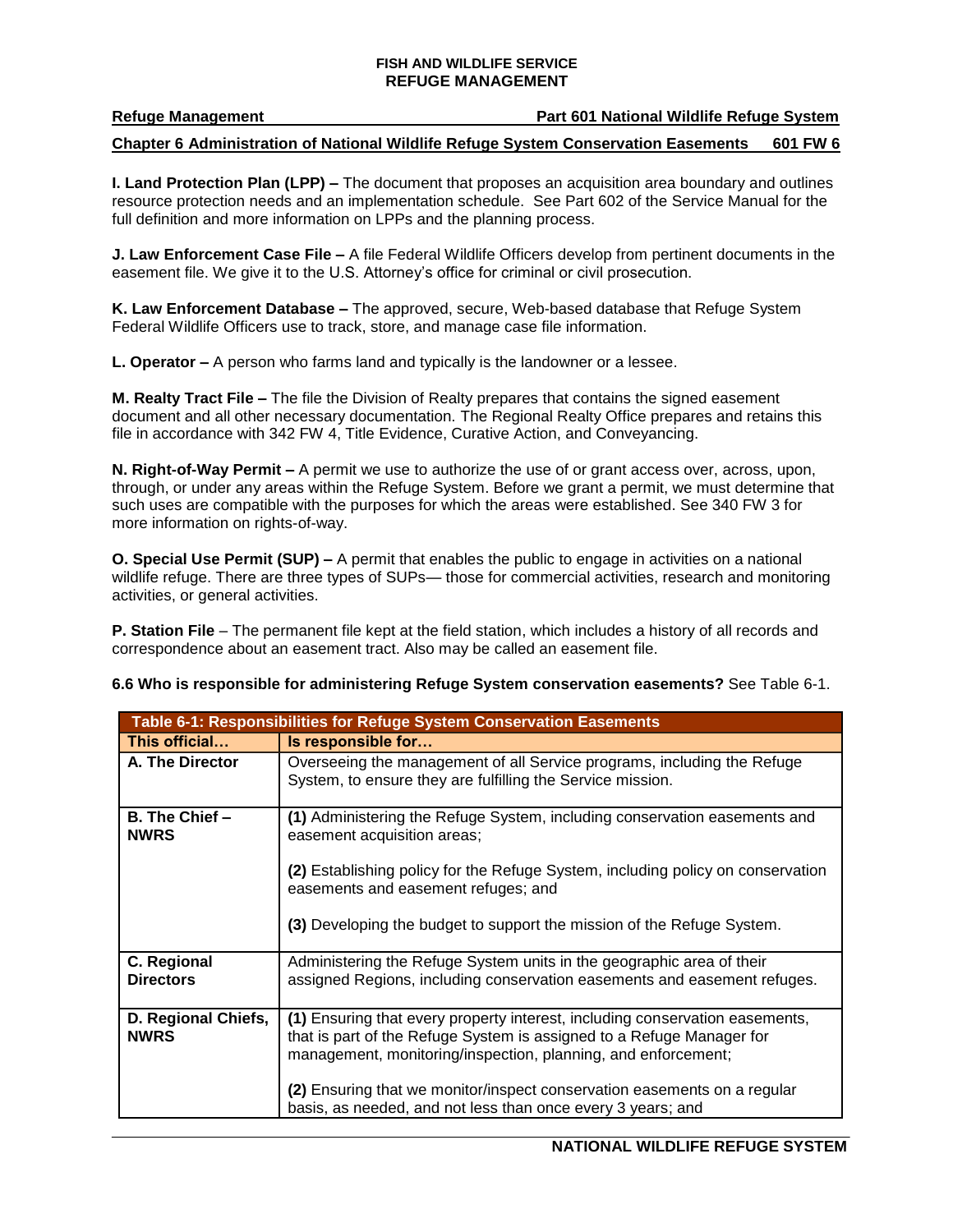## **Chapter 6 Administration of National Wildlife Refuge System Conservation Easements 601 FW 6**

| Table 6-1: Responsibilities for Refuge System Conservation Easements |                                                                                                                                                                                                                                         |  |
|----------------------------------------------------------------------|-----------------------------------------------------------------------------------------------------------------------------------------------------------------------------------------------------------------------------------------|--|
| This official                                                        | Is responsible for                                                                                                                                                                                                                      |  |
|                                                                      | (3) Establishing any supplemental Regional policy and procedures necessary<br>to implement this chapter effectively and efficiently in their Regions.                                                                                   |  |
| <b>E. Regional Realty</b><br><b>Officers</b>                         | (1) Coordinating with the Refuge Managers in the Regions to make the initial<br>contact and establish and maintain a working relationship with potential sellers<br>of conservation easements;                                          |  |
|                                                                      | (2) Working collaboratively with Refuge Managers and the Regional Solicitors<br>to ensure that the terms of any new conservation easements are appropriate<br>and consistent with existing laws and policies;                           |  |
|                                                                      | (3) Working with the planning team to develop easement documents for use in<br>new or existing easement acquisition areas;                                                                                                              |  |
|                                                                      | (4) Acquiring conservation easements in accordance with the existing<br>procedures and policies for land acquisition;                                                                                                                   |  |
|                                                                      | (5) Ensuring that Realty Tract Files are developed, and the appropriate<br>versions are transferred to Refuge Managers;                                                                                                                 |  |
|                                                                      | (6) Entering all conservation easement acquisitions into the cadastral and land<br>record databases; and                                                                                                                                |  |
|                                                                      | (7) Working with Refuge Managers, Federal Wildlife Officers, and the Regional<br>Solicitors to resolve any realty-related disputes that might arise after<br>acquisition of conservation easements.                                     |  |
| F. Refuge<br><b>Managers</b> assigned<br>management                  | (1) Administering conservation easements in accordance with this policy and<br>regulations governing the Refuge System;                                                                                                                 |  |
| responsibilities for<br>conservation<br>easements                    | (2) Working collaboratively with the appropriate Refuge Supervisor and<br>Regional Realty Officer on acquisition of new conservation easements,<br>including recommending property suitable for protection by conservation<br>easement; |  |
|                                                                      | (3) Maintaining easement records as required by this policy;                                                                                                                                                                            |  |
|                                                                      | (4) Monitoring/inspecting conservation easements for compliance with the<br>easement document;                                                                                                                                          |  |
|                                                                      | (5) Maintaining communications with landowners;                                                                                                                                                                                         |  |
|                                                                      | (6) Managing uses of conservation easements, including:                                                                                                                                                                                 |  |
|                                                                      | (a) Compliance with compatibility regulations and with the National<br>Environmental Policy Act (NEPA), and                                                                                                                             |  |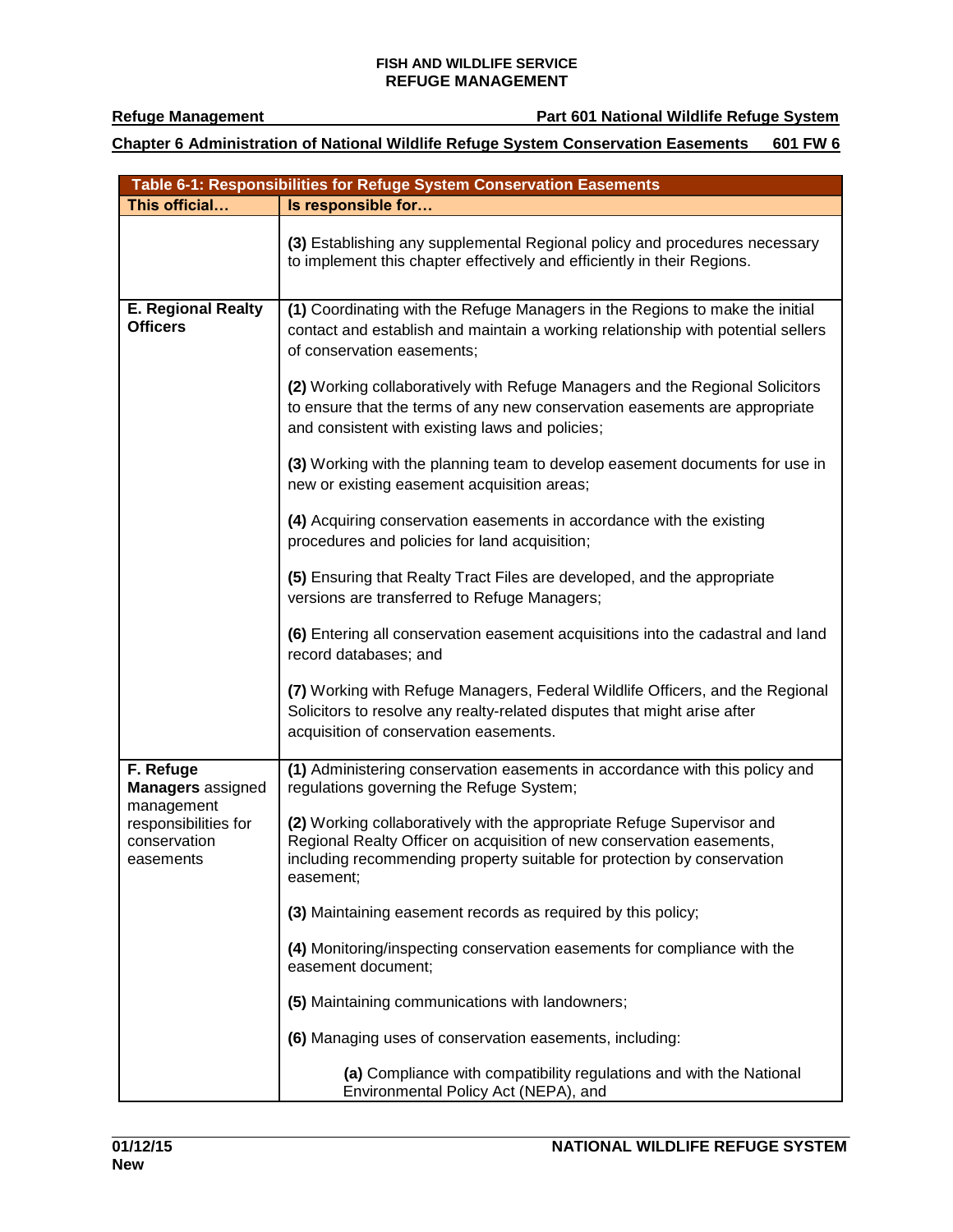**Refuge Management Part 601 National Wildlife Refuge System**

**Chapter 6 Administration of National Wildlife Refuge System Conservation Easements 601 FW 6**

|                                               | Table 6-1: Responsibilities for Refuge System Conservation Easements                                                                                                                                            |
|-----------------------------------------------|-----------------------------------------------------------------------------------------------------------------------------------------------------------------------------------------------------------------|
| This official                                 | Is responsible for                                                                                                                                                                                              |
|                                               | (b) Issuance, monitoring, and administration of refuge permits for uses<br>of conservation easements;                                                                                                           |
|                                               | (7) Ensuring that we monitor/inspect easement tracts for compliance as<br>needed and not less than once every 3 years;                                                                                          |
|                                               | (8) Coordinating with Federal Wildlife Officers to ensure that they address<br>easement violations expeditiously according to this chapter; and                                                                 |
|                                               | (9) Ensuring that habitat values lost or damaged as a result of easement<br>violations are restored as quickly and effectively as possible.                                                                     |
| <b>G. Federal Wildlife</b><br><b>Officers</b> | (1) Assisting Refuge Managers to communicate with easement landowners<br>and operators, and with State and other Federal agencies on issues related to<br>conservation easement administration and enforcement; |
|                                               | (2) Assisting Refuge Managers with monitoring conservation easements for<br>compliance with easement documents;                                                                                                 |
|                                               | (3) Investigating potential easement violations; and                                                                                                                                                            |
|                                               | (4) Working with Refuge Managers and Regional law enforcement<br>management to coordinate prosecution of easement violations with the<br>servicing U.S. Attorney's office.                                      |

# <span id="page-5-0"></span>**PLANNING AND ACQUISITION**

## **6.7 What are the steps the Service must take when planning a new easement acquisition area?**

**A.** As is the case when developing new fee acquisition programs, the planning team must develop Land Protection Plans (LPPs) that articulate clear and concise goals for new easement programs (see 341 FW 1, 341 FW 2, and Part 602 of the Service Manual).

**B.** During the planning process, the planning team should consider the totality of resources in the planning area, and analyze which resources the Refuge System must protect to accomplish our conservation goals. Rights we should consider encumbering and resources we should consider protecting with conservation easements include, but are not limited to:

## **(1) Overhead rights**, including:

- **(a)** Overhead transmission lines,
- **(b)** Overhang from wind turbines, and
- **(c)** The view shed;

## **(2) Surface resources**, including: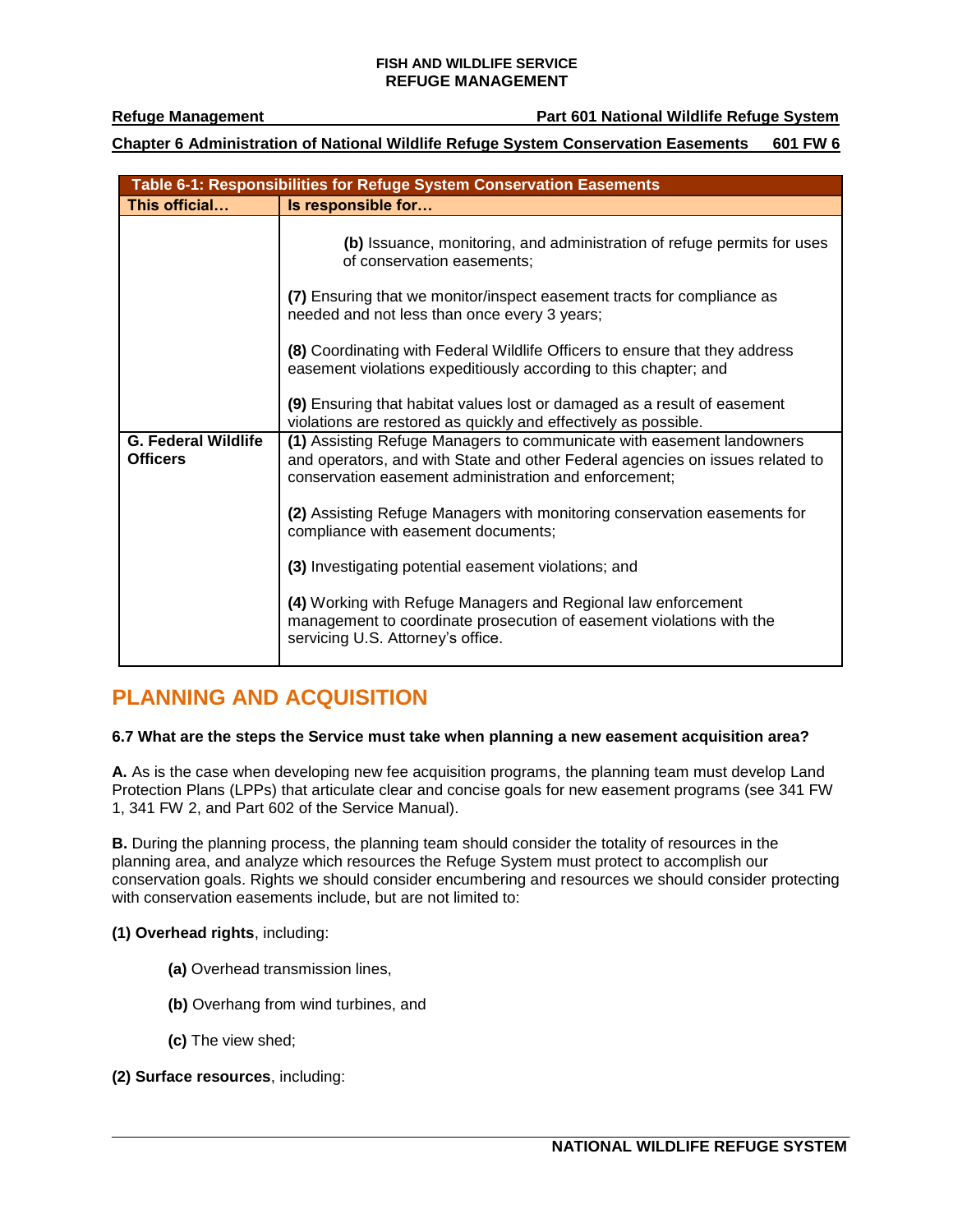## **Chapter 6 Administration of National Wildlife Refuge System Conservation Easements 601 FW 6**

- **(a)** Habitat,
- **(b)** Vegetation,
- **(c)** Wetlands,
- **(d)** Surface waters (e.g., water rights, water quality, and water quantity),
- **(e)** Development rights,
- **(f)** Subdivision rights,
- **(g)** Structures,
- **(h)** Agricultural practices (e.g., animal confinement facilities, manure handling, seasonality of haying and grazing, and planting of wildlife-friendly crops), and
- **(i)** Silvicultural practices; and

## **(3) Subsurface resources**, including:

- **(a)** Groundwater, and
- **(b)** The mineral estate.

*State laws defining subsurface rights vary greatly, and we should make sure our easement documents reflect those requirements accurately. For example, in some States, sand, gravel, clay, and soil are part of the mineral estate, while in other States, those resources are included in the estate of the surface owner.*

**C.** The planning team may share the easement document with the public as needed.

**D.** Once the planning team has determined which rights to acquire in the new easement acquisition area, they must work closely with Regional Realty staff, Regional Refuge management, and others with easement expertise to develop the easement document we will use in the easement acquisition area.

### **6.8 What must the planning team do when developing an easement document for use in a new or existing easement acquisition area?**

**A.** To develop a model easement document that other teams can use for the easement acquisition area in the future, the planning team must:

**(1)** Consider the resources we want to conserve and protect (see section 6.7B) and the threats to those resources. Examples of potential threats to resources include, but are not limited to:

- **(a)** Changes in land use patterns, such as conversion of range land to crop land;
- **(b)** Subdivision for housing development;

**(c)** Transfer of surface water or groundwater resources to another watershed or from traditional agricultural use to municipal use; and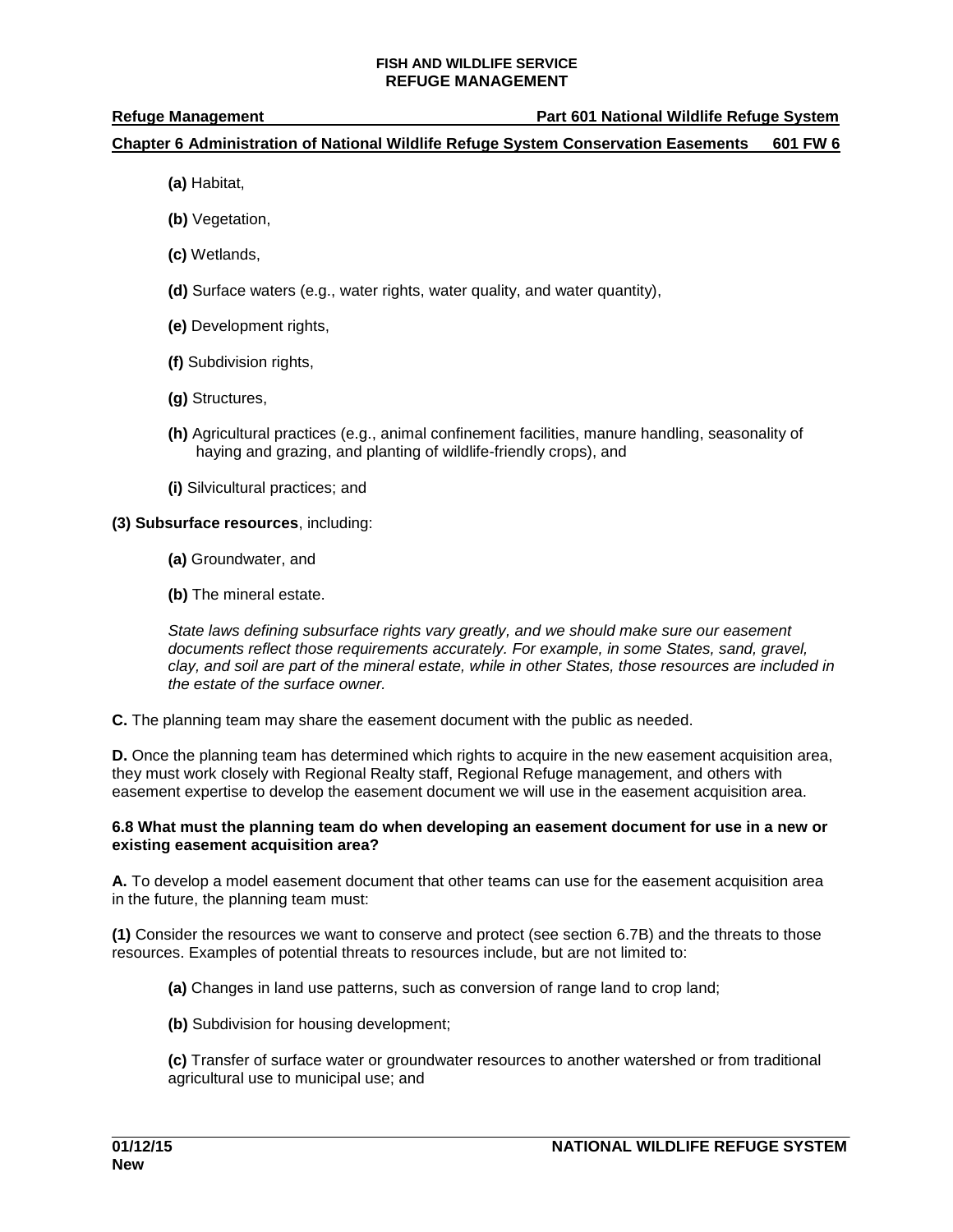## **Refuge Management Part 601 National Wildlife Refuge System**

## **Chapter 6 Administration of National Wildlife Refuge System Conservation Easements 601 FW 6**

**(d)** Subsurface mineral rights that allow resource extraction activities.

**(2)** Work closely with Regional Realty staff, Regional Refuge management, and others with easement expertise to carefully select the language to include in the document. This process should include:

**(a)** Reviewing existing easement documents and other resources at Regional and Headquarters offices and examining examples of easement language that have been both helpful and problematic to Refuge Managers so you know what to include and avoid in the easement document.

**(b)** Consulting with Realty staff, Refuge Managers, Federal Wildlife Officers, and, where appropriate, other Federal agencies (such as the U.S. Department of Agriculture's (USDA) Natural Resources Conservation Service) and non-governmental organizations that have experience developing, administering, and enforcing easements. These consultations will help the planning team make more informed decisions about what resources to protect, what rights to encumber, and how to craft the easement document.

**B.** Although it is our policy to acquire only the minimum real property interest necessary to achieve our conservation goals (see section 6.4B and 341 FW 1), nothing in this or any other section restricts Regions from acquiring easements that facilitate priority public uses of the Refuge System so that we continue to meet our goal of promoting our relevancy to the American people.

**6.9 Is there a requirement to use a standard easement document?** Although it is not a requirement, whenever possible we use a standard easement document within easement acquisition areas. Standardization of easement documents, especially within a project area, leads to:

**A.** Better public understanding of our conservation goals, which helps us to more easily achieve those conservation goals;

**B.** The landowners' better understanding of the terms and conditions of easement documents, which subsequently improves easement compliance; and

**C.** More effective monitoring of, enforcement of, and compliance with our conservation easements.

#### **6.10 What must easement documents include, and what is their duration?**

**A. Content:** All easement documents must:

**(1)** List the legal authorities for acquiring the conservation easement;

**(2)** State the goals of the project;

**(3)** Include a legal description and, if appropriate, a survey-grade map of the lands encumbered by the conservation easement;

**(4)** Define, to the extent possible, the uses, activities, and rights the landowner retains, including landowner activities that require no Service approval;

**(5)** Define the uses and activities the landowner must refrain from pursuing without Service authorization;

**(6)** Define the uses, activities, and rights the Service acquires. We may consider acquiring, but are not limited to the rights to: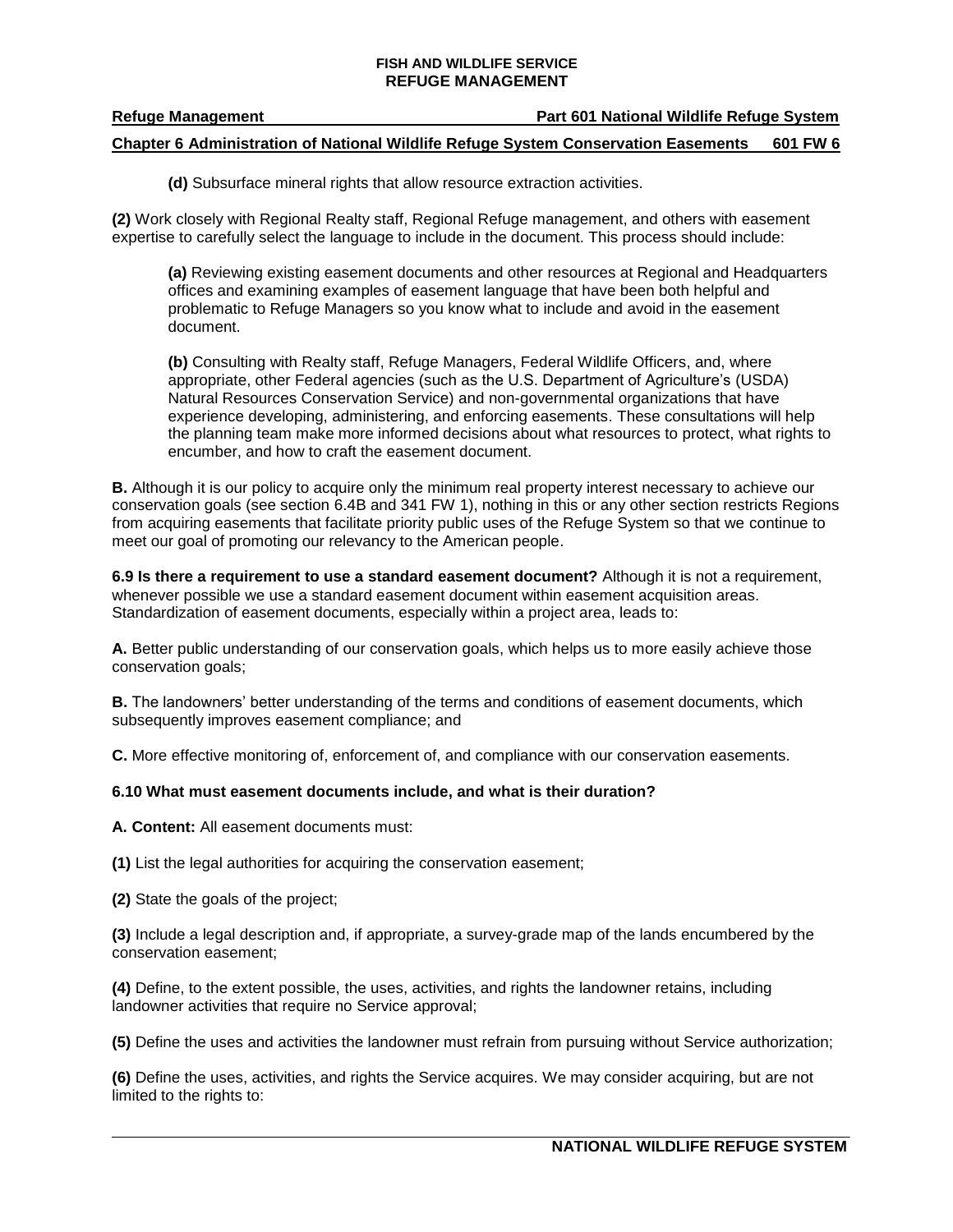## **Chapter 6 Administration of National Wildlife Refuge System Conservation Easements 601 FW 6**

- **(a)** Drain, fill, burn, or otherwise impact wetlands;
- **(b)** Plow or otherwise convert grasslands to cropland or other uses;
- **(c)** Build structures such as buildings, fences, roads, or ditches;
- **(d)** Apply water rights to a particular parcel of land;
- **(e)** Harvest or manipulate native or non-native vegetation;
- **(f)** Restore wetlands, grasslands, forests, or other habitats; and

**(g)** Implement refuge management activities, such as habitat restoration and management and ecological monitoring; and

**(7)** Include provisions for us to access the property for monitoring/inspection and enforcement.

**B. Duration:** The easement document must explain that the easement will exist in perpetuity. We may only acquire perpetual conservation easements for conservation purposes. If meeting our conservation goals requires less than perpetual land protection, we must use other methods for protection, such as leases, cooperative agreements, or overlay refuges.

**C. Subsurface Minerals:** To ensure the greatest possible protection of trust resources, we should, whenever possible, include in the easement document authority for the Service to require and approve a permit to access any associated subsurface minerals. (See section 6.20 for more information on administering subsurface mineral rights on conservation easements.)

**6.11 Does the Service ever acquire public access rights in conservation easements?** The Service does not require acquisition of public access rights to private lands in our conservation easement programs. Generally the landowner retains the right to determine who may enter the property for wildlifedependent recreation or other recreational uses.

**A.** To provide public access rights to private lands, we should:

**(1)** Use our fee simple acquisition programs to acquire lands and waters for public access on national wildlife refuges;

**(2)** Work with State fish and wildlife agencies (many of whom have less-than-perpetual programs), land trusts, and other conservation organizations/agencies, that can purchase, lease, or provide incentives for public hunting, fishing, or other recreational access to private property;

**(3)** When it meets our needs and the needs of the State and the landowner, look for opportunities to combine our easement acquisition with shorter term, State-owned access leases onto the underlying fee; and

**(4)** Coordinate, when feasible, with other Federal agency access programs (such as USDA's Natural Resources Conservation Service).

**B.** When public access is necessary to meet landscape-scale conservation goals: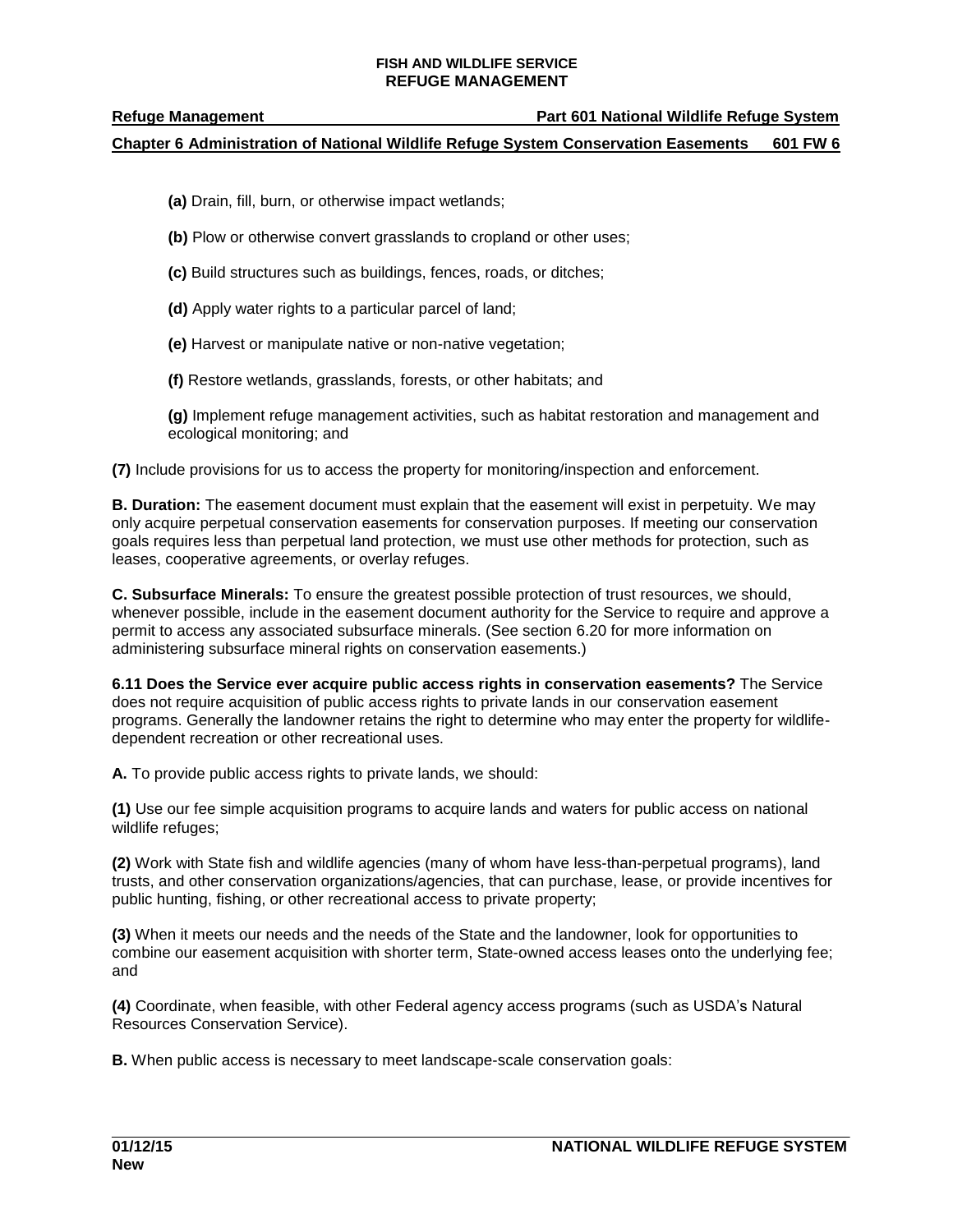**Refuge Management Part 601 National Wildlife Refuge System**

#### **Chapter 6 Administration of National Wildlife Refuge System Conservation Easements 601 FW 6**

**(1)** If we are partnering with States, tribes, local governments, or non-government organizations to conserve landscapes and provide, for example, regional multi-jurisdictional trail systems, there may be a valid need to provide some public access across our conservation easements.

**(2)** In these instances, the planning team should consider other options during the LPP/NEPA analysis process. For instance:

- **(a)** Recommending acquisition of a special right-of-way easement, held by the Service or others, to provide connectivity.
- **(b)** Providing for a small degree of fee acquisition authority within the project area. This might include specific acreage limits or acreage percentages of the total easement acquisition area. We encourage the planning team to involve the public so that we can make a more informed decision about whether or not to include fee acquisition authority.

#### **6.12 From which types of landowners can the Service acquire conservation easements?**

**A. Private Ownership.** In most circumstances we only acquire conservation easements from willing landowners on property that either an individual or private entity owns.

**B. Units of Local Government.** We may acquire conservation easements on lands that units of local government own, but any decision to do so must be thoroughly vetted through the public planning process that establishes the easement acquisition area.

**C. State and Tribal Lands.** We must not acquire or attempt to acquire conservation easements on lands owned by States or tribes. Most State and tribal constitutions prohibit selling perpetual easements. If they do not prohibit it and we plan to include State or tribal lands in the Refuge System, we must use leases, cooperative agreements, or other tools.

**D. Federal Lands.** We cannot acquire conservation easements on other Federal lands. When the United States already owns the underlying fee, any easement interest the United States acquires merges into the underlying fee ownership, essentially dissolving the easement. There are other ways, such as through cooperative agreements or permits, to protect resources owned by other Federal agencies.

**6.13 Can the Service accept donations of conservation easements?** Yes, we may accept donations of conservation easements under certain conditions. When determining whether or not to accept a donation of a conservation easement, we must consider:

**A.** Whether the proposed donation is within an approved acquisition boundary.

**B.** What rights the landowner is willing to donate. Typically, we may only accept donations of conservation easements that include the same rights we would seek to acquire if we were purchasing the easement from a willing seller. We should not accept a donation if it does not include all of the rights necessary to achieve our conservation goals.

**C.** The enforcement and administration concerns associated with accepting the proposed donation.

**D.** Whether the donation meets Departmental donation guidelines (see 374 DM 6) and Service donation guidelines (see 212 FW 8 and 342 FW 5).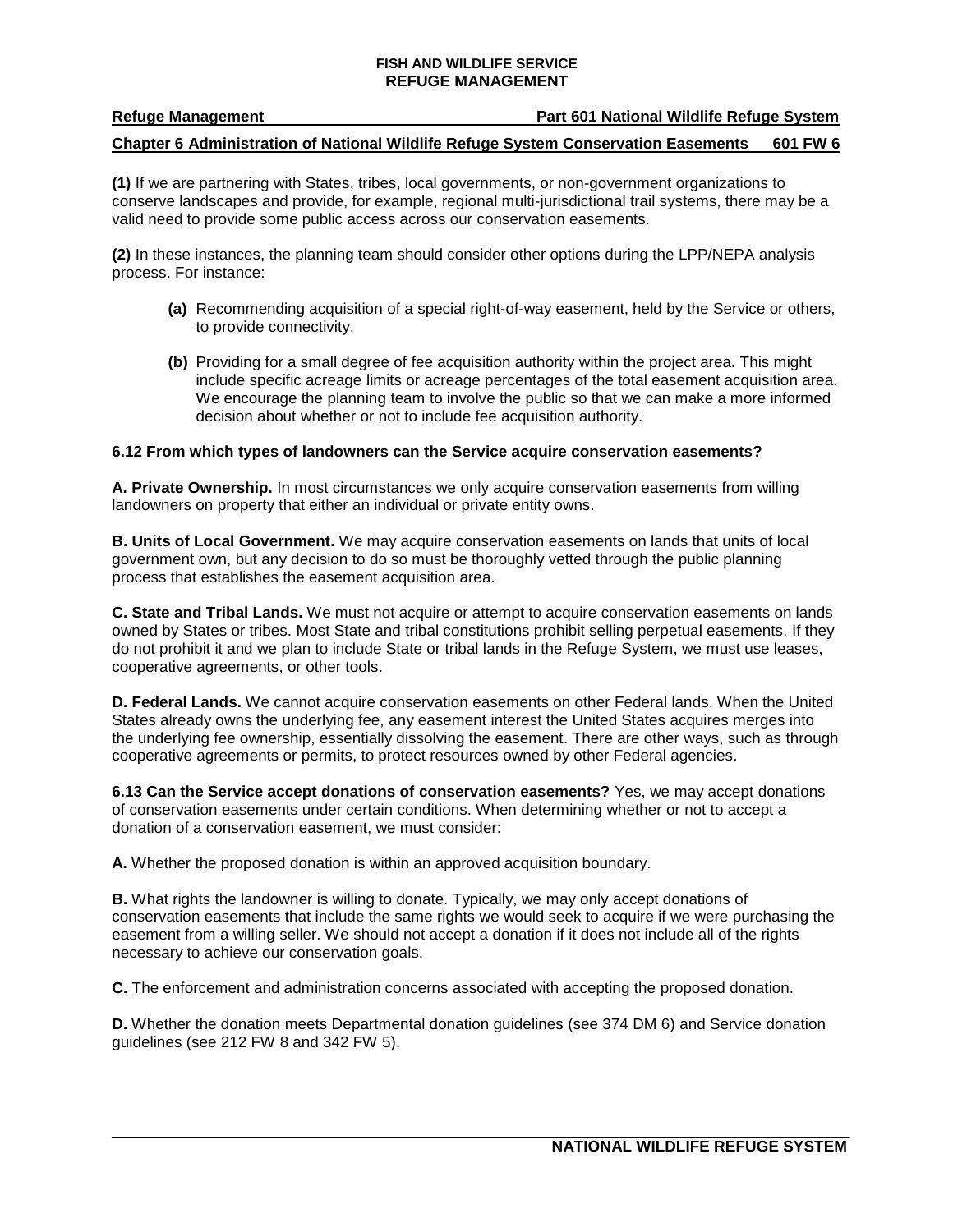**Refuge Management Part 601 National Wildlife Refuge System**

**Chapter 6 Administration of National Wildlife Refuge System Conservation Easements 601 FW 6**

## **6.14 Can the Service acquire conservation easements through statutorily required compensatory mitigation plans or mitigation banks?**

**A.** Yes, but only:

**(1)** If the property lies within an approved acquisition boundary, and the acquisition is in compliance with existing acquisition and mitigation policies (see 501 FW 2 and 46 FR 49229-49232), or

**(2)** The acquisition is specifically authorized by statute.

**B.** We cannot establish authority to acquire conservation easements through:

**(1)** An Endangered Species Recovery Plan,

**(2)** A Clean Water Act permitting process, or

**(3)** A memorandum of understanding or a memorandum of agreement.

## **6.15 Can the Service modify or amend conservation easements?**

**A.** We cannot modify or amend provisions of a conservation easement document without completing the full acquisition process established in Service policy (see Parts 341 and 342). This involves meeting appraisal requirements, negotiating to acquire more rights or exchange rights or real property interests, and ensuring the Office of the Solicitor reviews the modification/amendment.

**B.** It may be appropriate in some situations to acquire new conservation easement lands through a formal land exchange. When exchanging a conservation easement, we should follow the same procedures we follow when exchanging any type of real property interest (see 342 FW 3, 342 FW 4, and 342 FW 5).

## <span id="page-10-0"></span>**MANAGING EASEMENTS AND USES**

**6.16 What are the requirements for posting the boundaries of conservation easements?** See 343 FW 1 for the current boundary posting requirements for less than fee boundaries. There is no restriction against posting if the easement document gives us the right to do so, and we determine it is necessary.

#### **6.17 How does the Refuge System conduct refuge management activities on conservation easement lands?**

**A.** When we acquire management rights (e.g., the right to restore wetlands or grasslands, to inventory or monitor biological resources), those management activities are Federal actions or Federal undertakings. As a result, the Refuge Manager responsible for the conservation easement must ensure compliance with NEPA, Section 7 of the Endangered Species Act, Section 106 of the National Historic Preservation Act, and all other applicable laws and regulations in the same way that he/she would for refuge lands held in fee simple.

**B.** Refuge Managers also must notify the landowner and any operators in advance of our proposed management activities. For large or complex projects, Refuge Managers should provide them with regular progress updates.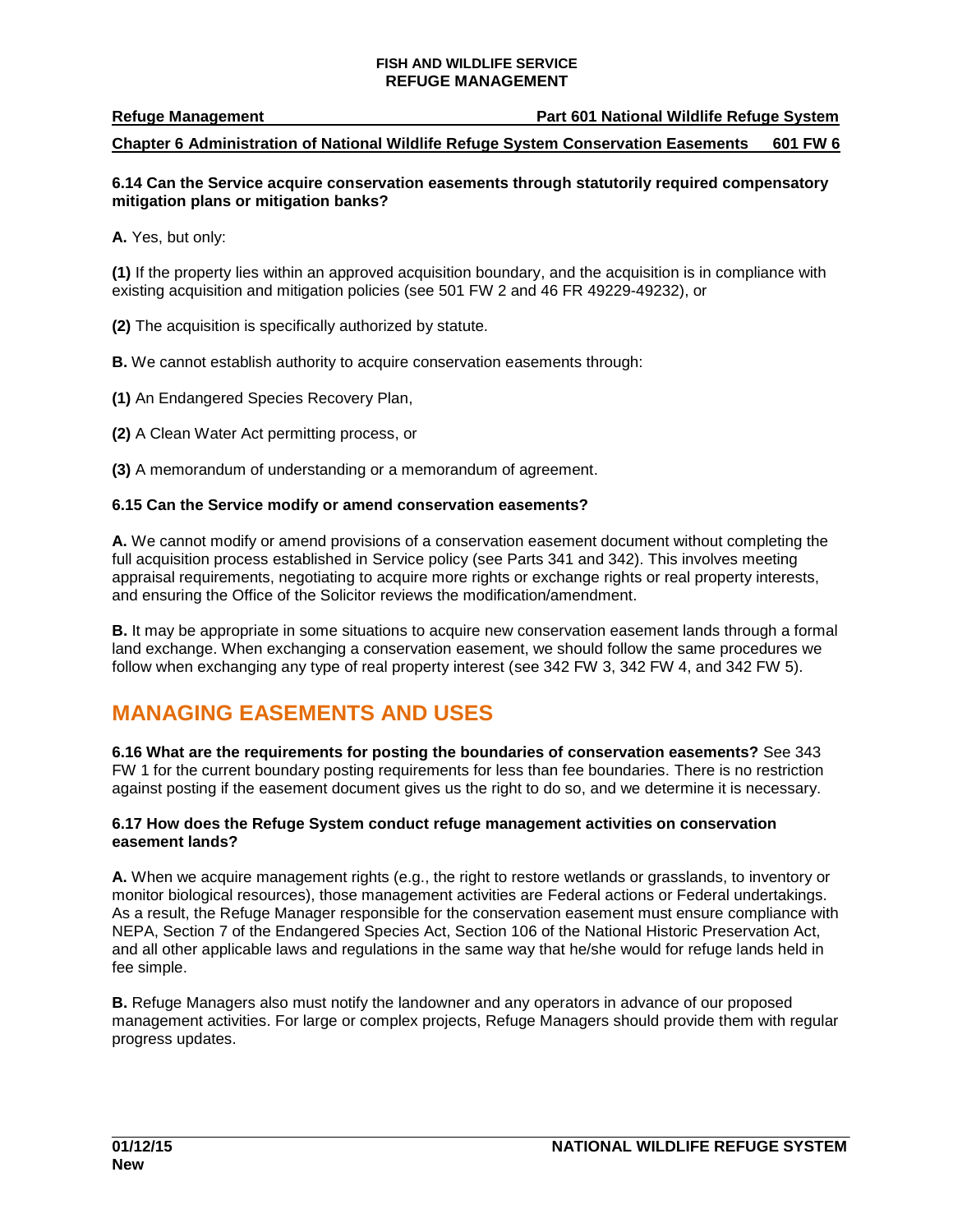**Refuge Management Part 601 National Wildlife Refuge System**

## **Chapter 6 Administration of National Wildlife Refuge System Conservation Easements 601 FW 6**

#### **6.18 How does a Refuge Manager determine what uses are allowed on easements?**

**A.** Because easement interests are part of the Refuge System, Service policy and regulations (e.g., appropriateness and compatibility) apply to the interests that we acquire through the easement document. To determine what uses are allowed on easement lands, first we have to determine if the requested use affects the interests that we acquired in the easement document, or if it is a retained right of the landowner.

**(1)** Any uses the landowner retains as a real property right, and that we do not purchase, acquire, or otherwise limit in the easement document, are not refuge uses and are outside our jurisdiction. These uses are allowed as retained rights of the landowner.

**(2)** Any uses the landowner does not retain as a real property right, or that we purchase, acquire, or otherwise limit in the easement document, are refuge uses and are within our jurisdiction.

**B.** Then, if the landowner or a third-party applicant requests a particular temporary use that is not within the retained rights of the landowner, we apply existing policy, including our Appropriate Refuge Uses policy (603 FW 1), our Compatibility policy (603 FW 2), and associated regulations (50 CFR 25.21) to determine if we can authorize the requested use. The following rules apply:

**(1)** The Refuge Manager may issue a permit for the addition of portable, temporary structures on a conservation easement if the structure is found to be appropriate and compatible according to existing regulations (see 50 CFR 25.21) and policy (see 603 FW 1 and 603 FW 2).

**(2)** We will not allow (by permit or other authorization) construction of any permanent alterations on a conservation easement. Permanent alterations include the addition of a residence or other permanent structure. If the landowner expressly reserves the right in the easement document to construct a permanent structure, it is allowable. This section in no way affects our administration of rights-of-way under 50 CFR 29.21.

**C.** If the landowner requests a refuge use that falls within our jurisdiction, but that does not pass the appropriateness finding or compatibility determination or is otherwise not permissible, a land exchange might be suitable. When exchanging a conservation easement, we should follow the same procedures we follow when exchanging any type of real property interest (see 342 FW 3, 342 FW 4, and 342 FW 5).

**D.** See section 6.20 for the requirements related to mineral rights.

#### **6.19 How does a Refuge Manager allow a use when he/she finds it compatible?**

**A.** When a Refuge Manager finds a use appropriate and compatible and decides to authorize it on conservation easement lands, he/she must use or seek the appropriate permit or easement. The only types of permits or easements available for authorizing compatible uses of conservation easements are:

**(1)** A right-of-way permit or right-of-way easement (see 340 FW 3), or

**(2)** A refuge Special Use Permit (SUP) (see 50 CFR 25.44).

**B.** For all existing conservation easements that include language that requires "written authorization" from the Service to allow a use, the "written authorization" must be in the form of a permit. This requirement does not nullify previously issued Letters of Authorization; it just replaces that requirement with a permit.

**C.** We will administer the use of conservation easement lands with SUPs of up to 5 years duration.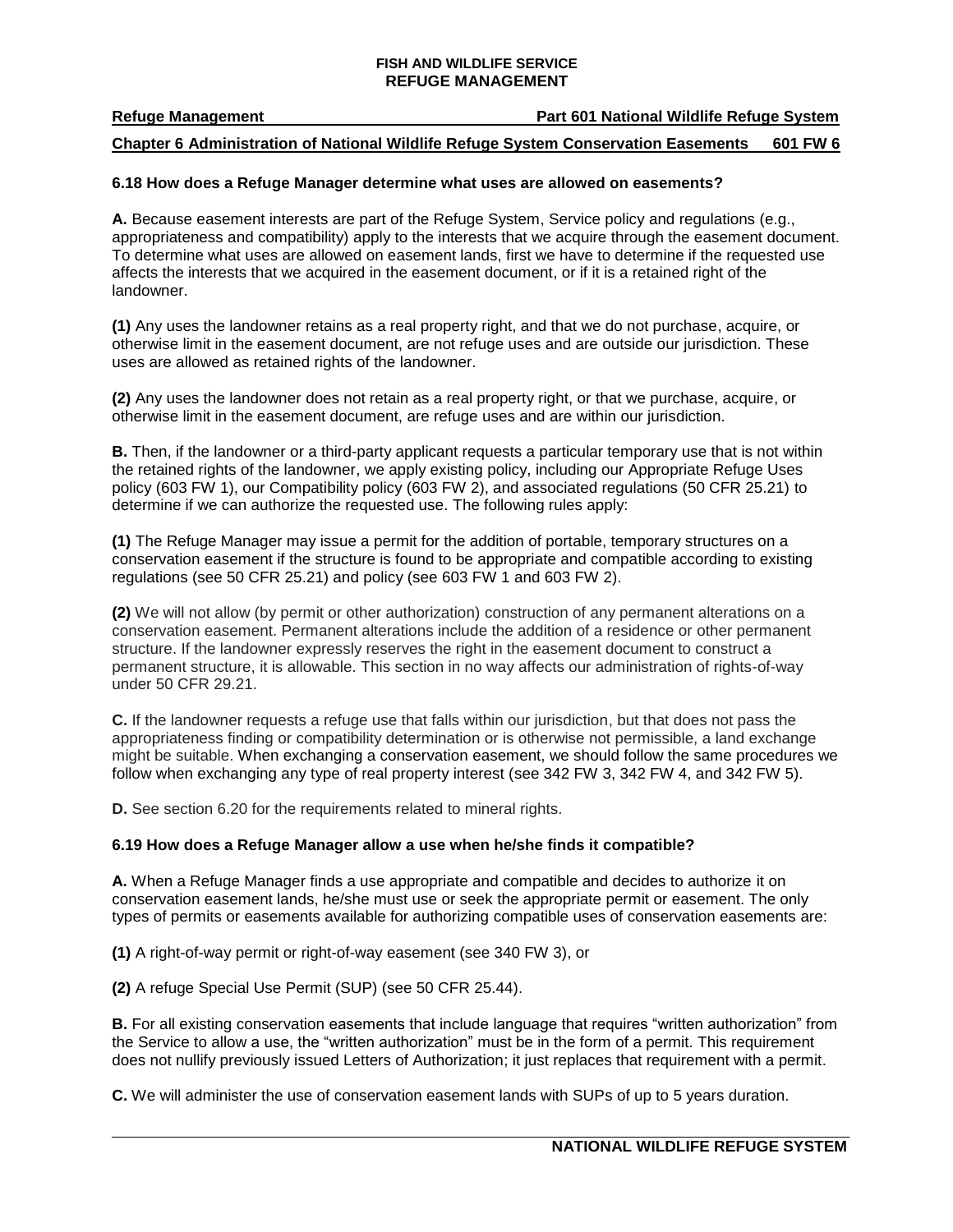## **Chapter 6 Administration of National Wildlife Refuge System Conservation Easements 601 FW 6**

**(1)** In limited circumstances, we can authorize temporary uses for longer than 5 years. For example:

**(a)** To deal with health and safety issues, such as rising water levels in an easement-protected wetland that is flooding basements or driveways at home sites in areas unencumbered by our conservation easements, or

**(b)** To authorize activities that we would consider a refuge management activity if we conducted them on lands held in fee simple, such as installing fencing or water tanks to implement an improved grazing system.

*In these situations, the Refuge Manager may issue a SUP for a period of no more than 10 years.* 

**(2)** The SUP must include a provision that its continued validity is contingent on meeting permit conditions and compatibility of use over the life of the permit.

### **6.20 How does the Refuge System administer subsurface mineral rights on conservation easements?**

**A.** Because acquisition of mineral rights is typically cost prohibitive, we rarely acquire the mineral estate on easement refuges or fee refuges. On many conservation easements, the underlying fee owner or one or multiple third parties own the mineral estate. Subsurface minerals may include oil and gas, hard rock minerals, coal, sand/gravel/clay, or rock/mineral materials.

**B.** We must not deny the mineral estate owner access to their property. When the Service's surface interests could be impacted by subsurface mineral access, the Refuge Manager should work with the subsurface mineral rights owner to outline conditions for access. Access to the mineral estate should avoid impacts to the easement interest wherever possible. If impacts are unavoidable, the Refuge Manager should use a SUP that sets restrictions, minimizes impacts, and administers full restoration efforts.

**C.** The extent of input into the exploration for and extraction of subsurface minerals on a conservation easement depends on the language in the easement document. (See section 6.10 for information on developing an easement document.)

**D.** It is important for the Refuge Manager to engage with the mineral owner/lessee and encourage them to use best management practices to avoid or minimize impacts to our portion of the surface estate and to return the surface back to the condition it was in when we acquired the conservation easement. The Refuge Manager should seek mitigation (e.g., land exchange) for impacts to our interest if State or Federal law allows it.

**E.** If an easement document gives us "approval authority" or states or implies that we have some discretion in allowing the owner/lessee to exploit the mineral estate, the Refuge Manager must consult with the Office of the Solicitor. If the Solicitor advises us that we have discretion, or if there is any permit contemplated, this is a Federal action and requires us to comply with NEPA, Section 7 of the Endangered Species Act, Section 106 of the National Historic Preservation Act, and all other applicable laws and regulations.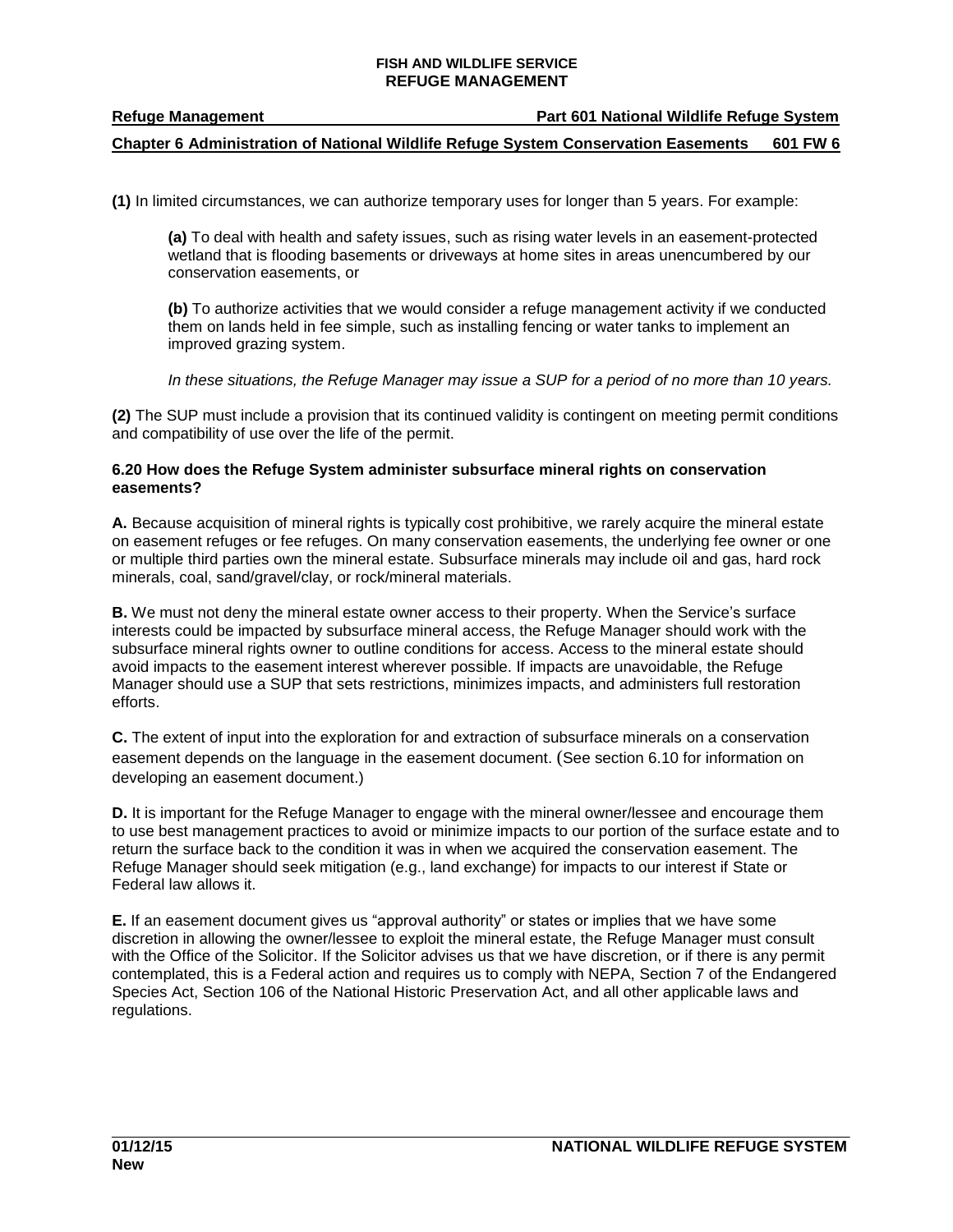#### **Refuge Management Part 601 National Wildlife Refuge System**

#### **Chapter 6 Administration of National Wildlife Refuge System Conservation Easements 601 FW 6**

#### **6.21 What are the Service's responsibilities for documenting and recordkeeping at the field, Regional, and national levels?**

**A. Realty Tract Files** (see also 342 FW 4, Title Evidence, Curative Action, and Conveyancing). These files are kept in the Division of Realty at the Regional Office, and should include such information as:

**(1)** The easement agreement,

**(2)** The vesting deed,

**(3)** The Preliminary Title Opinion (see 342 FW 4, Title Evidence, Curative Action, and Conveyancing),

**(4)** A map of the interest acquired, and

**(5)** A survey of the interest acquired, if applicable.

**B. Permanent Station Files.** These files are kept at the field station responsible for managing the easement area and should include:

**(1)** The same documents contained in the Realty Tract File;

**(2)** A baseline report that documents the condition of the subject property at the time the easement is recorded;

**(3)** The name of the current landowner;

**(4)** Documentation of monitoring and inspection activities, either in individual files or as a collective report;

**(5)** Landowner contact and correspondence documentation;

**(6)** Notes to the file and other management information, such as:

**(a)** Condition on the ground—both with compliance issues and if no issues are found,

**(b)** Other management issues (e.g., invasive weeds, posting condition, fences), and

**(c)** Photographic documentation of monitoring and inspection activities; and

**(7)** A map or photo, or both, of the easement area at the time of acquisition, including excluded areas or inholdings.

**C. Digital Information.** We maintain digital spatial records in the cadastral geodatabase, and other authoritative digital data in a land record database (such as Land Record System (LRS) or Financial and Business Management System (FBMS), or both) as follows:

**(1)** The Cadastral Data Working Group (CDWG) creates and manages spatial data representing boundary and tract information for all of our land interests, including conservation easements, as spatial data in our cadastral geodatabase. The CDWG is comprised primarily of cartographers from Regional Divisions of Realty and Planning. The Service's Chief Cartographer (in the Headquarters Division of Realty) is the team lead and data steward and is responsible for maintaining the cadastral geodatabase, which is available to anyone in the Service who needs to access it.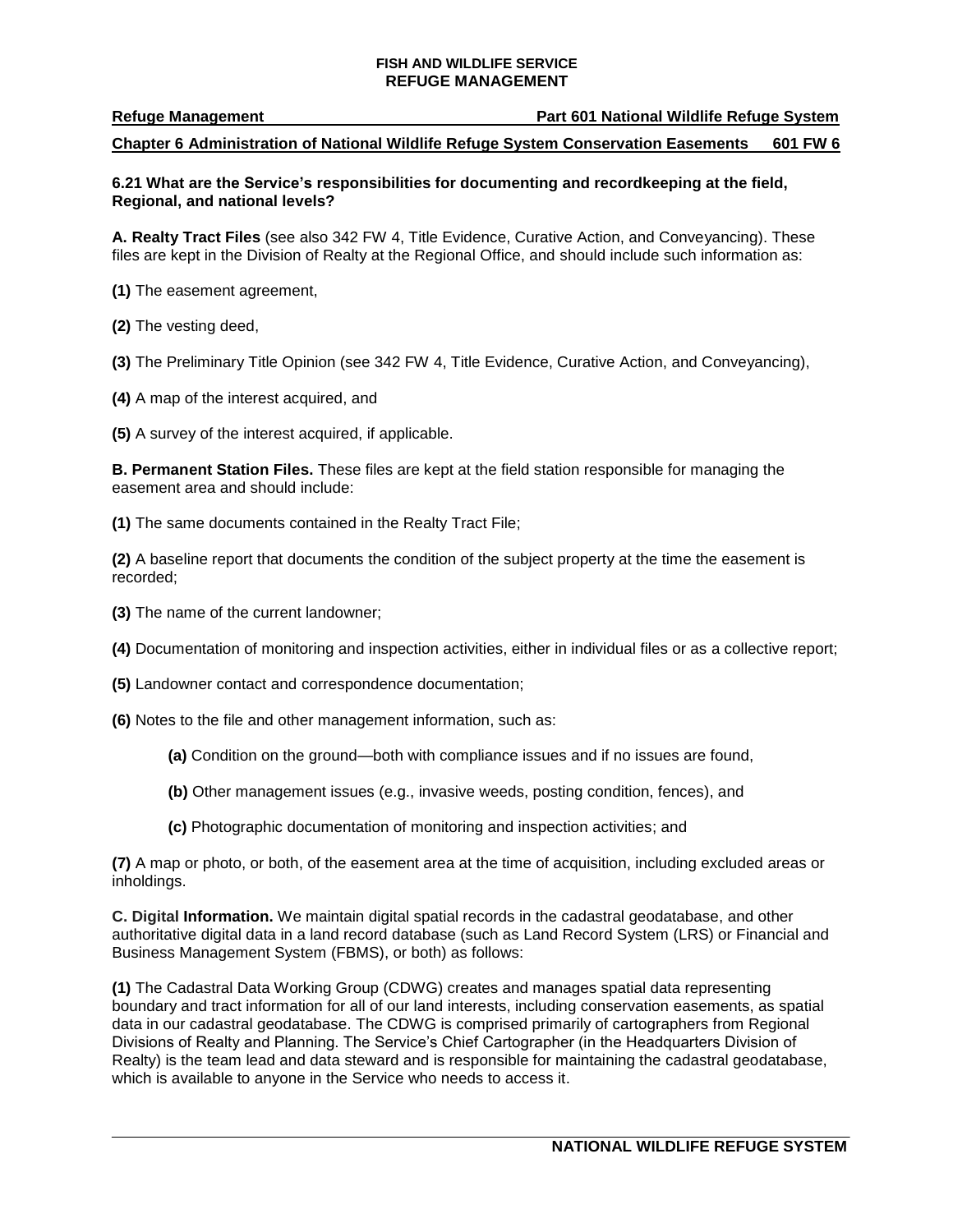## **Chapter 6 Administration of National Wildlife Refuge System Conservation Easements 601 FW 6**

**(2)** Regional Realty Specialists are responsible for recording, updating, and retaining the appropriate data for each interest in land in the land record database.

# **MONITORING AND INSPECTIONS**

## **6.22 What is the purpose and priority of conservation easement monitoring and inspection?**

**A.** We complete easement monitoring and inspections to ensure that the United States' interests in these lands are protected and that we and the landowner are in compliance with the Refuge Administration Act (16 U.S.C. 668dd, as amended).

**B.** Monitoring and inspection of conservation easements for compliance and the prompt investigation and restoration of easement violations is one of the highest priorities for Refuge Law Enforcement and land protection programs. These lands are especially vulnerable because:

**(1)** They remain privately owned and often support traditional economic land uses, which may accidently or intentionally degrade the conservation value of the interest we own, and

**(2)** They are often distant from the Refuge System field station responsible for their administration.

## **6.23 How can Refuge Managers and Federal Wildlife Officers reduce the incidence of conservation easement violations?**

**A.** Because most Refuge System conservation easements are perpetual, we assume that ownership of the underlying property will change many times. With passage of time and ownership changes, future landowners are more likely to misunderstand their easement obligations and, subsequently, there likely will be more violations.

**B.** To help minimize the types of misunderstandings that often lead to conservation easement violations, Refuge Managers and Federal Wildlife Officers should communicate with landowners frequently using one or more of the following methods:

**(1)** Contacting new owners of easement-protected lands and giving them a copy of the easement document and applicable maps.

**(2)** Creating and disseminating an annual newsletter to each easement landowner in a particular project area. Potential subject matter for the newsletter includes:

**(a)** Pertinent local conservation issues, conservation programs, and wildlife and habitat management issues;

- **(b)** Lists of contact information for technical assistance; and
- **(c)** Reminders of easement obligations.

**(3)** Sending a direct mailing to each easement landowner with a summary or update about relevant easement information. For example, if a new farming technology might damage our conservation easement interest, we could advise landowners to consult with us prior to changing their operations to include the new technology.

**C.** Refuge Managers and Federal Wildlife Officers may also work with other Federal and State agencies by: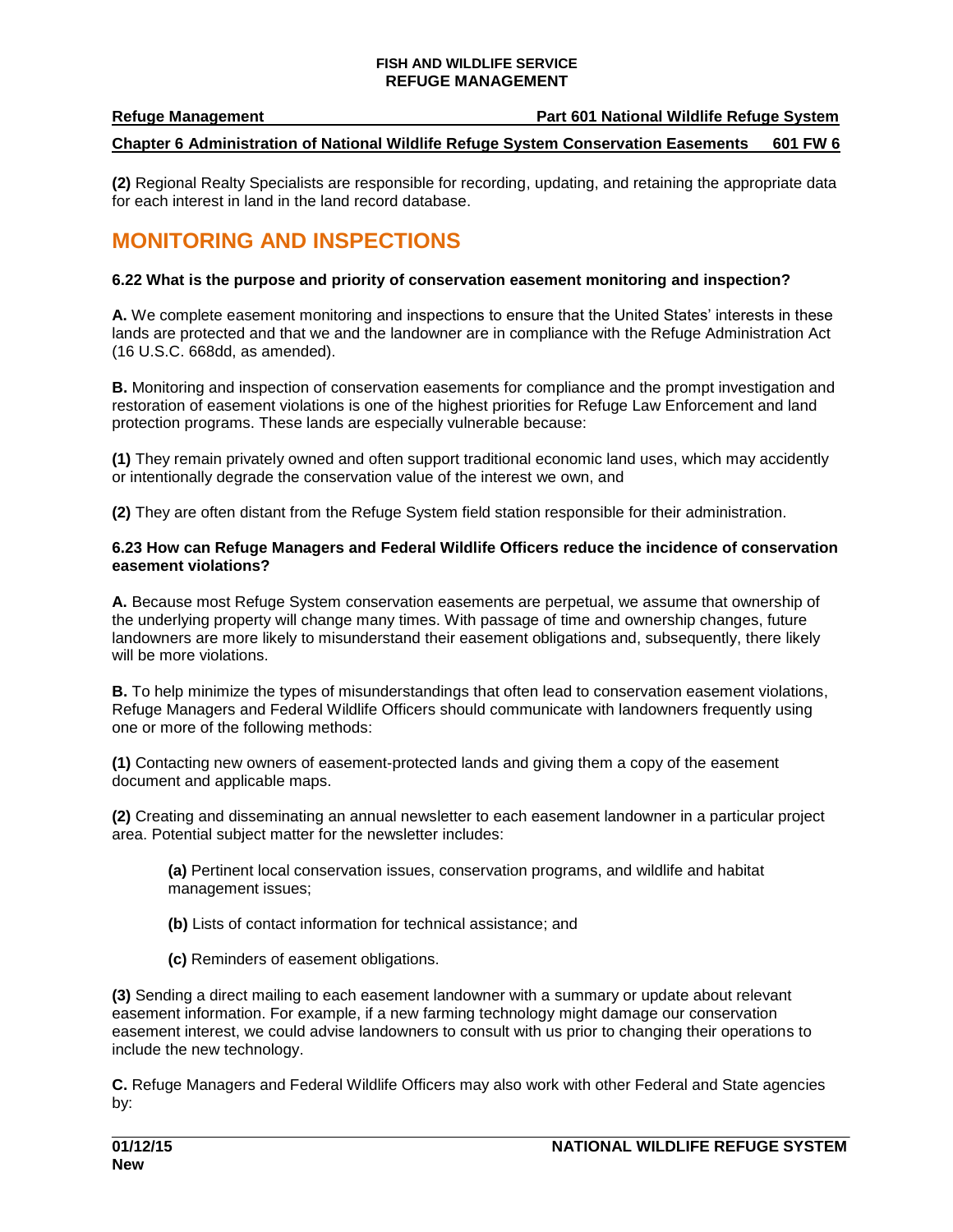**Refuge Management Part 601 National Wildlife Refuge System**

**Chapter 6 Administration of National Wildlife Refuge System Conservation Easements 601 FW 6**

**(1)** Regularly providing easement location information to the appropriate USDA agency (typically the Natural Resource Conservation Service);

**(2)** Establishing memorandums of understanding with USDA offices to share information when:

**(a)** Landowners or operators express interest in modifications to the land/operations that may affect our easement-protected interests,

**(b)** Land uses are observed that may affect a landowner's eligibility for Farm Bill benefits, and

**(c)** Violations of State law are suspected.

**D.** Federal Wildlife Officers (as designated by the Regional Chief, Refuge Law Enforcement) will work with the appropriate U.S. Attorneys to:

**(1)** Regularly evaluate collateral schedule amounts (the amount of the fine as established by the local Federal District Court) for balance, fairness, and effectiveness; and

**(2)** Modify, when necessary, the fines or penalties for easement violations.

**6.24 How often should Refuge Managers monitor/inspect conservation easements?** Refuge Managers must monitor/inspect (or assign staff to do so) conservation easements for compliance at appropriate intervals. Regions must develop their specific monitoring documentation guidelines, which might include requirements for documentation in annual reports and other local databases, and a process to record and recall easement monitoring activities. Typically, Refuge Managers arrange for monitoring/inspection at the time of year when violations most commonly occur or are most easily detected (e.g., during the State's hunting season, in mid-winter when there's little foliage). The Refuge Manager needs to monitor/inspect many conservation easements annually, and they must be monitored/inspected at least every 3 years.

**6.25 How do Refuge Managers monitor/inspect conservation easements for compliance?** Refuge Managers, their employees, or Federal Wildlife Officers should look for any irregularities or activity that may be a violation of the provisions in the easement document by:

**A.** Performing on-site visits,

**B.** Using aerial reconnaissance,

**C.** Reviewing current year aerial imagery, or

**D.** Using other remote sensing technology (e.g., satellite imagery, trail cameras, environmental sensors) that is effective and approved by appropriate line officers and the Office of the Solicitor.

## <span id="page-15-0"></span>**VIOLATIONS: EASEMENT INVESTIGATIONS AND PROSECUTION**

**6.26 What is the purpose of an easement investigation?** We investigate potential violations of easement provisions to:

**A.** Determine if a violation has occurred, and

**B.** If a violation has occurred: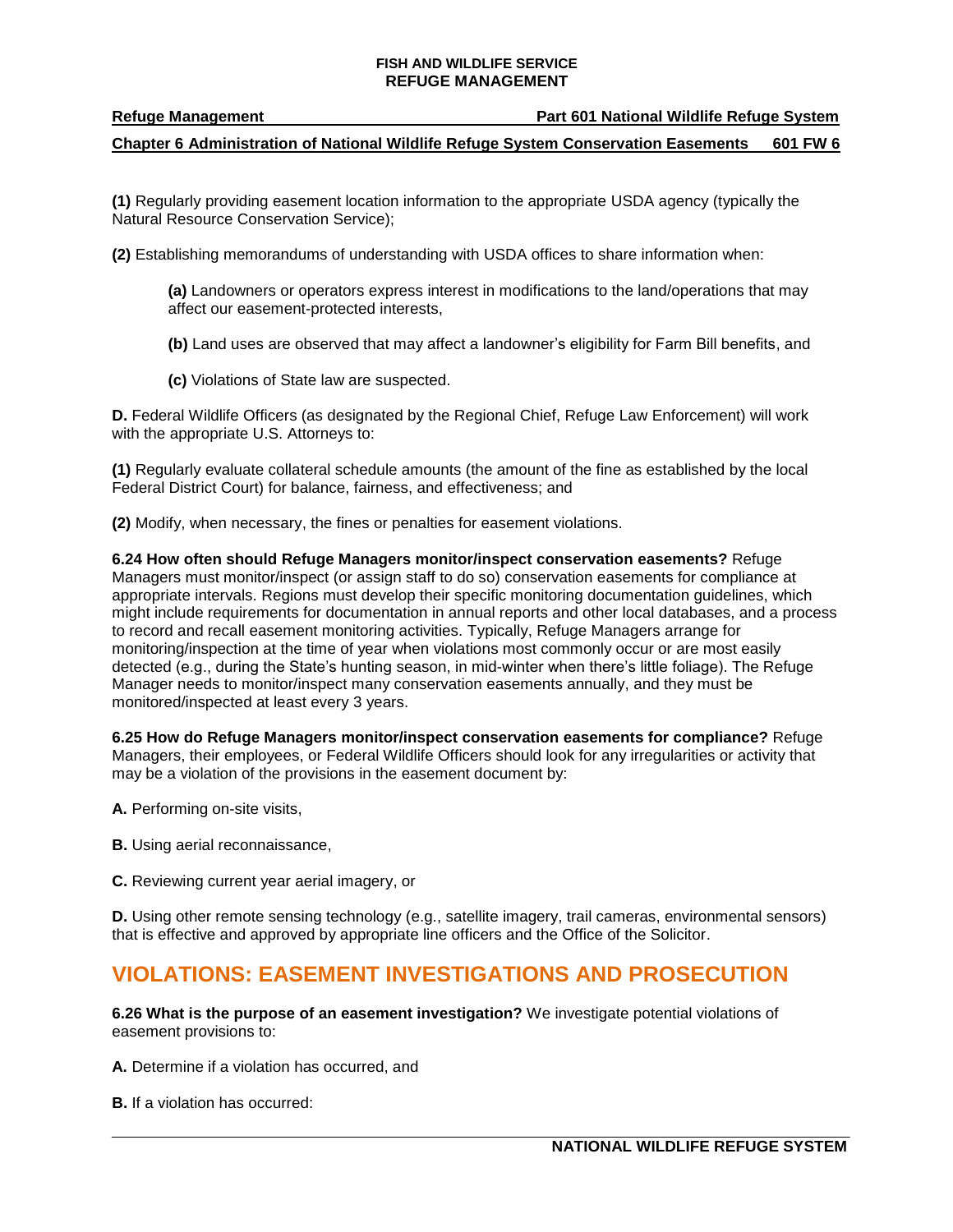### **Refuge Management Part 601 National Wildlife Refuge System**

## **Chapter 6 Administration of National Wildlife Refuge System Conservation Easements 601 FW 6**

- **(1)** Identify the responsible party,
- **(2)** Determine damages,
- **(3)** Determine restoration requirements,
- **(4)** Communicate restoration requirements to the responsible party, and
- **(5)** Ensure that compliance is achieved.

## **6.27 Who may investigate easement violations?**

**A.** Only Service Federal Wildlife Officers (and rarely, if necessary, Office of Law Enforcement Special Agents) may investigate potential easement violations.

**B.** Non-commissioned employees may accompany and assist Federal Wildlife Officers during investigations if the Federal Wildlife Officer agrees and the Refuge Manager approves it.

**C.** Only Federal Wildlife Officers (and, if necessary, Special Agents) may lead site visits for enforcement purposes and make investigatory contacts with landowners and operators.

**6.28 What activates an easement investigation?** The triggers for an easement investigation are:

**A.** Easement monitoring/inspections that indicate irregularities or possible violations, or

**B.** Reports or information received about irregularities or possible violations.

**6.29 When should a Refuge Manager get a Federal Wildlife Officer to begin an easement investigation?** The investigation should begin as soon as practical after potential violations are detected or reported. The following guidelines apply:

**A.** Ground checks of suspected violations should occur within 30 days of detection.

**B.** The Federal Wildlife Officer should:

**(1)** Contact the landowner/operator within 30 days of the ground check,

**(2)** Follow up with the landowner/operator within 7 days from the initial contact, and

**(3)** Complete a return compliance check within 1 to 3 days from the established due date for compliance or restoration completion.

**C.** If the correction or restoration is inadequate, the Federal Wildlife Officer must contact the landowner/operator again within 1 to 3 days of the initial return compliance check.

**D.** Within 7 days after the established compliance date, if the Federal Wildlife Officer determines that the violation has not been corrected, the Refuge Manager or designee, which is often a Federal Wildlife Officer, should sign and mail a follow-up letter to the landowner or operator explaining the consequences of noncompliance. All correspondence sent to the landowner or operator pertaining to a violation should be certified with a return receipt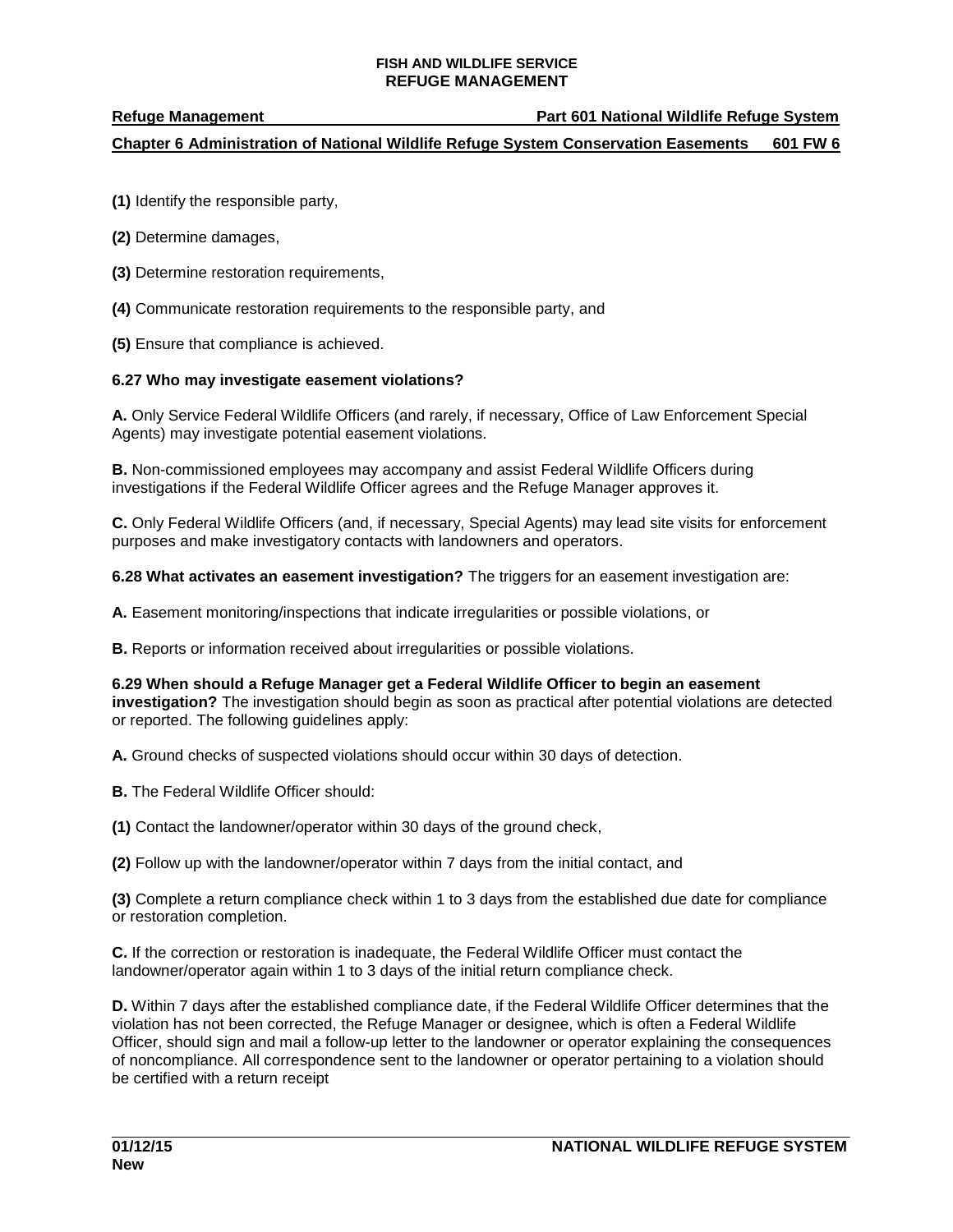**Refuge Management Part 601 National Wildlife Refuge System**

### **Chapter 6 Administration of National Wildlife Refuge System Conservation Easements 601 FW 6**

**E.** Once compliance is achieved, the Refuge Manager and Federal Wildlife Officer should mail a closure letter within 14 days after the objectives are met.

**6.30 What does an easement investigation include?** The requirements for an investigation depend on the nature of the suspected violation and development of the case. As the investigation proceeds, it typically includes the following actions:

**A.** Review the easement document and station file prior to a site visit,

**B.** Ground check with photo documentation of any violations,

**C.** Interview suspects or witnesses involved in the violations—these interviews must be documented in writing,

**D.** Determine (either the Refuge Manager or designee) the restoration requirements needed to bring the easement back into compliance,

**E.** Document restoration with photos, and

**F.** Case disposition.

#### **6.31 How do the Refuge Manager and the Federal Wildlife Officer document an easement investigation?**

**A.** The Refuge Manager must ensure that all information is documented during the investigation. Depending on the nature of the violation and results of the investigation, information may include:

**(1)** Photographs (aerial, ground checks, before/after, etc.);

**(2)** Field notes and sketches;

**(3)** Survey or GPS data;

**(4)** Restoration plans;

**(5)** Notes of all interviews with the landowner, operator, contractor, etc.; and

**(6)** Copies of correspondence, including the violation letter and closure letter, and return receipts.

**B.** The Federal Wildlife Officer records easement investigations through the Service's approved law enforcement database. The field station responsible for administering the easement must maintain all paper copies in the local easement files.

**6.32 How does a Refuge Manager close an easement violation?** Once a Refuge Manager or Federal Wildlife Officer makes the landowner/operator aware of actions necessary to correct the violation and bring them into compliance, they must also establish a compliance date and complete a follow-up inspection to ensure that restoration requirements are met. The Refuge Manager or Federal Wildlife Officer must notify the landowner/operator that either:

**A.** The restoration(s) is satisfactory and the case is closed, or

**B.** The restoration is not satisfactory and additional work is needed to close the case.